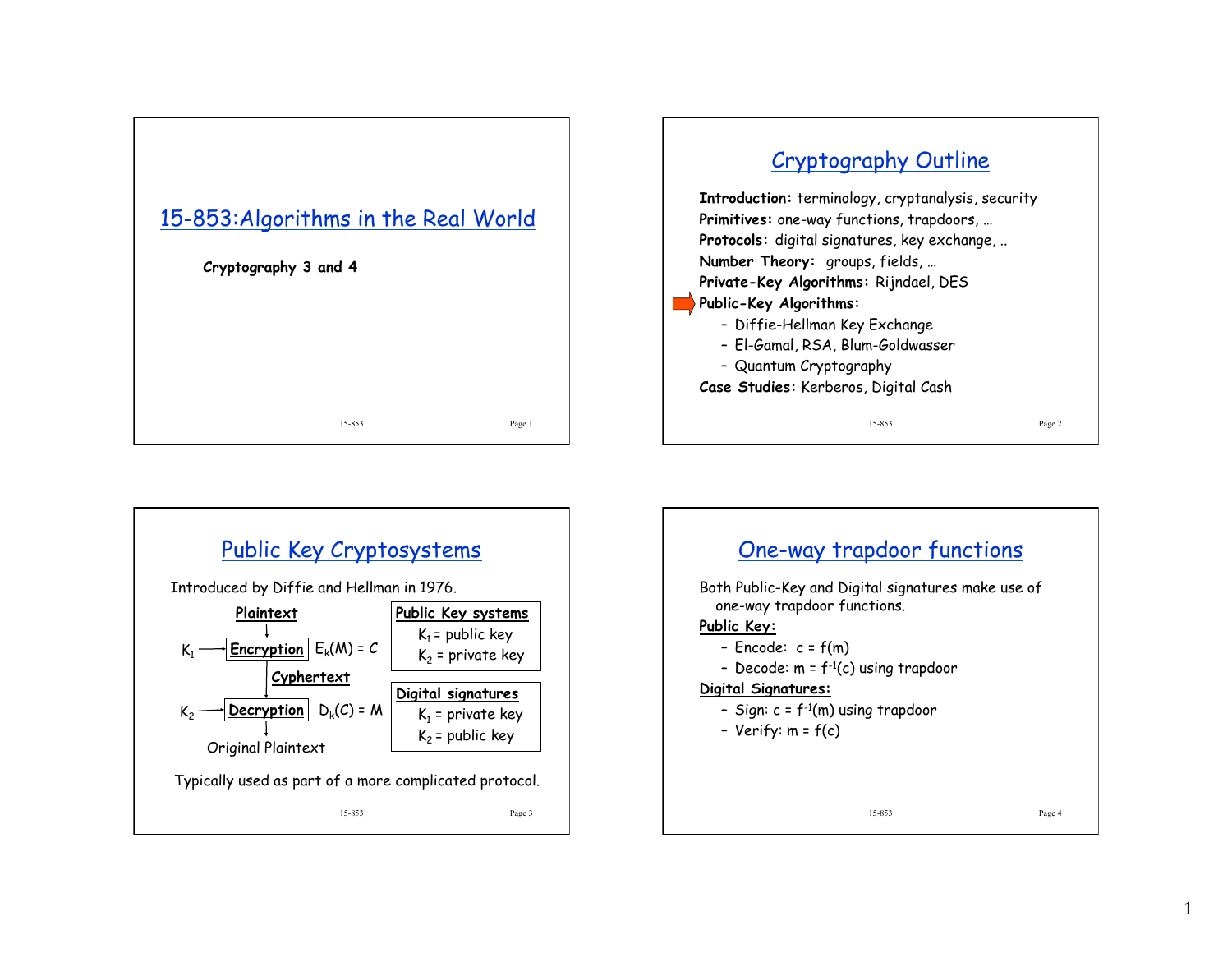

# Public Key History

#### **Some algorithms**

- **Diffie-Hellman,** 1976, key-exchange based on discrete logs
- **Merkle-Hellman**, 1978, based on "knapsack problem"
- **McEliece**, 1978, based on algebraic coding theory
- **RSA**, 1978, based on factoring
- **Rabin**, 1979, security can be reduced to factoring
- **ElGamal**, 1985, based on discrete logs
- **Blum-Goldwasser,** 1985, based on quadratic residues
- **Elliptic curves**, 1985, discrete logs over Elliptic curves
- **Chor-Rivest,** 1988, based on knapsack problem
- **NTRU**, 1996, based on Lattices
- **XTR,** 2000, based on discrete logs of a particular field

15-853 Page 6



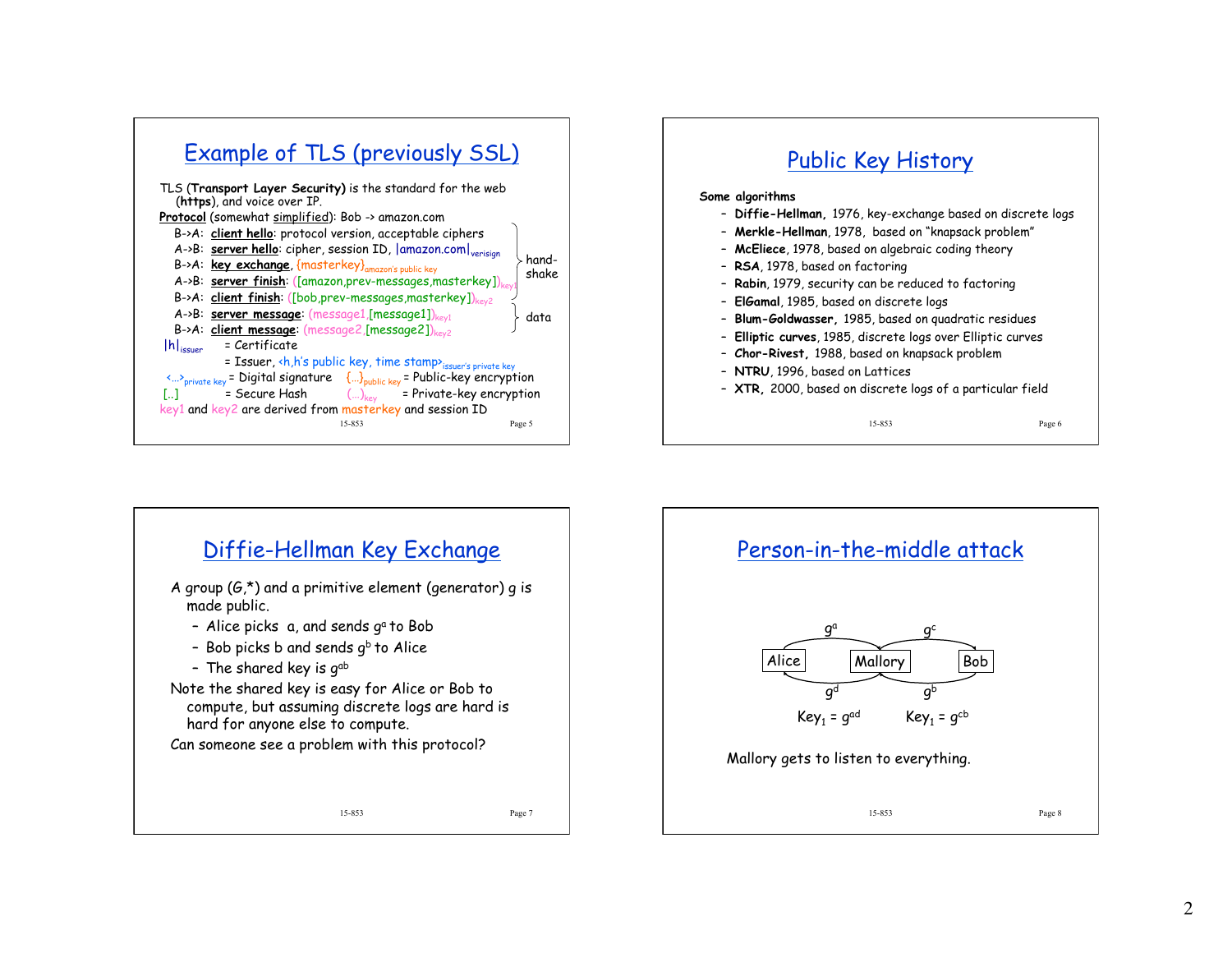



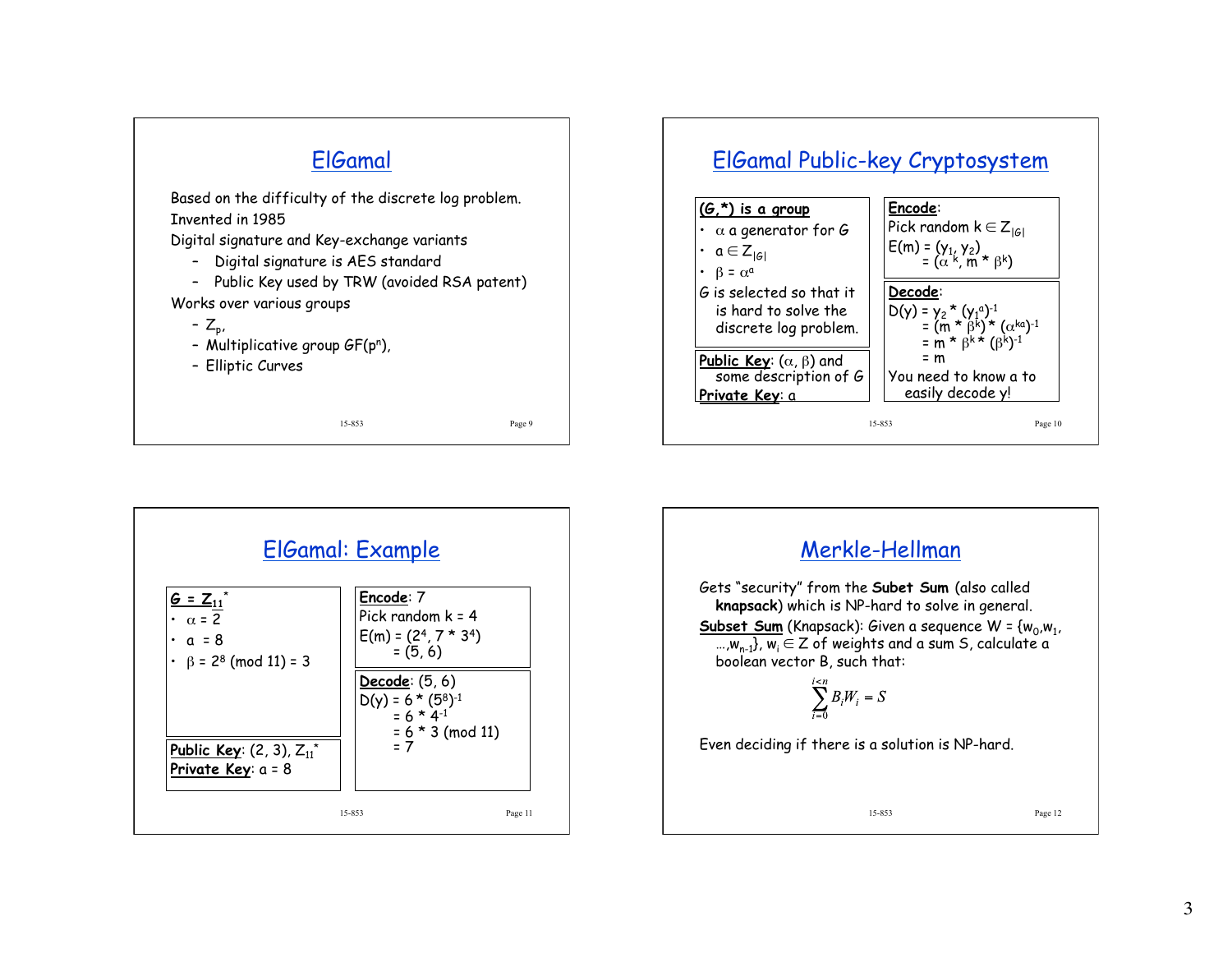





4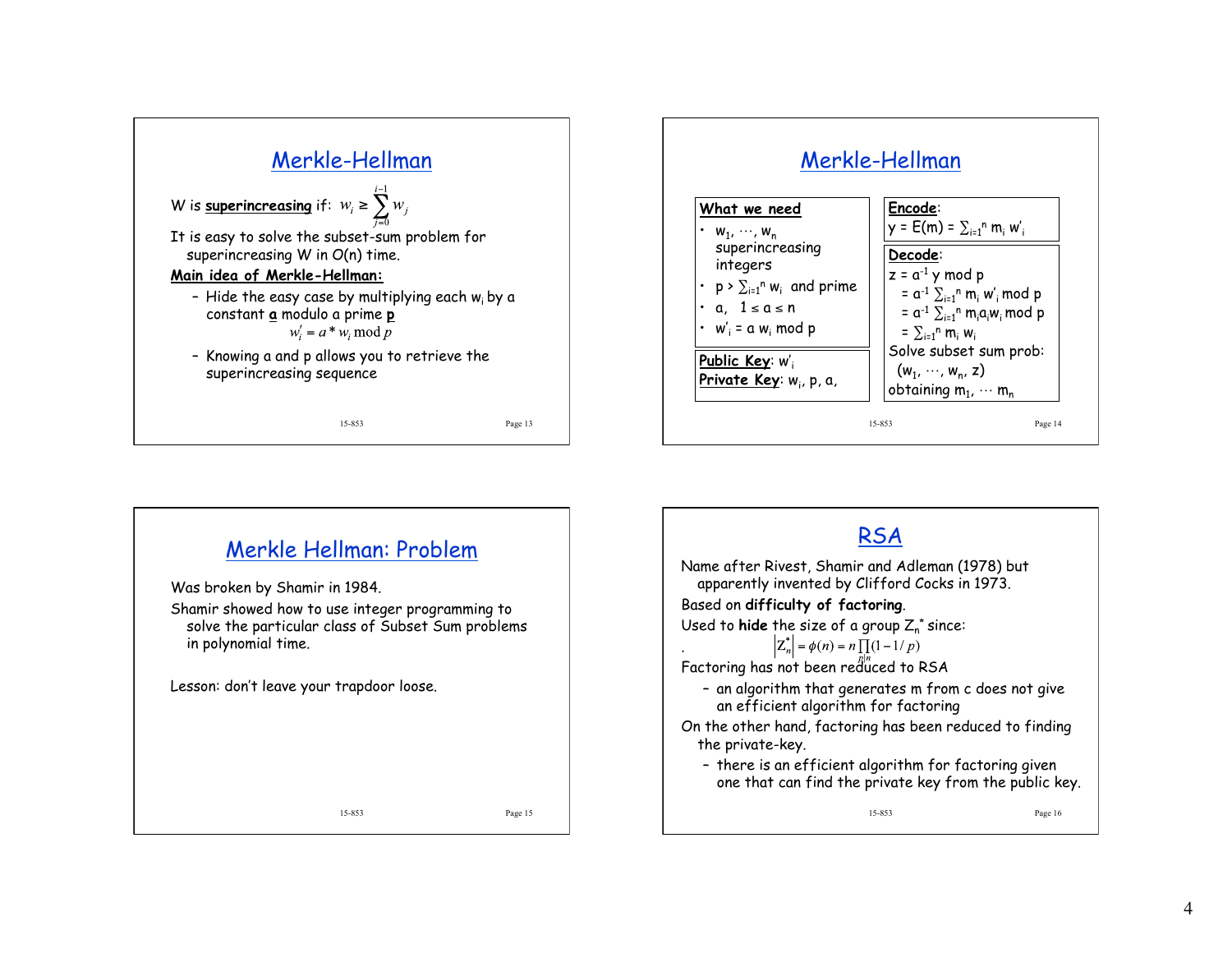





# Security of RSA

#### **Warning**:

– Do not use this or any other algorithm naively!

### **Possible security holes**:

- Need to use "safe" primes p and q. In particular p-1 and q-1 should have large prime factors.
- p and q should not have the same number of digits. Can use a middle attack starting at sqrt(n).
- e cannot be too small
- Don't use same n for different e's.
- You should always "pad"

#### 15-853 Page 20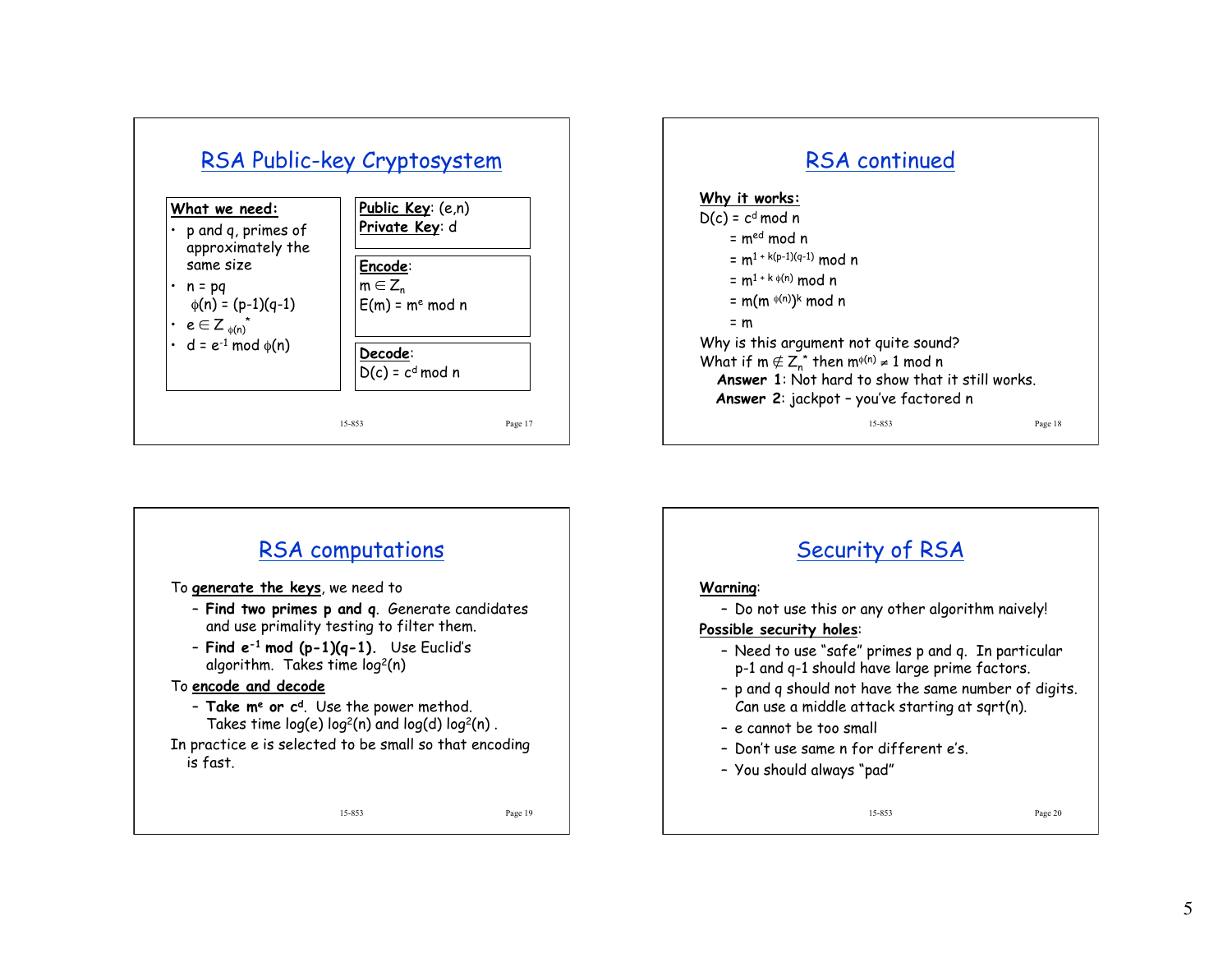

## RSA Performance

Performance: (600Mhz PIII) (from: ssh toolkit):

| Algorithm          | Bits/key |             | Mbits/sec |
|--------------------|----------|-------------|-----------|
| RSA Keygen         | 1024     | .35sec/key  |           |
|                    | 2048     | 2.83sec/key |           |
| <b>RSA Encrypt</b> | 1024     | 1786/sec    | 3.5       |
|                    | 2048     | 672/sec     | 1.2       |
| RSA Decrypt        | 1024     | 74/sec      | .074      |
|                    | 2048     | 12/sec      | .024      |
| ElGamal Enc.       | 1024     | 31/sec      | .031      |
| ElGamal Dec.       | 1024     | 61/sec      | .061      |
| DES-cbc            | 56       |             | 95        |
| twofish-cbc        | 128      |             | 140       |
| Rijndael           | 128      |             | 180       |

# RSA in the "Real World"

**Part of many standards**: PKCS, ITU X.509, ANSI X9.31, IEEE P1363 **Used by**: SSL, PEM, PGP, Entrust, …

The standards specify many details on the implementation, e.g.

- e should be selected to be small, but not too small
- "multi prime" versions make use of n = pqr… this makes it cheaper to decode especially in parallel (uses Chinese remainder theorem).

15-853 Page 23

## Factoring in the Real World

**Quadratic Sieve (QS):** 

 $T(n) = e^{(1+o(n))(\ln n)^{1/2}(\ln(\ln n))^{1/2}}$ 

– Used in 1994 to factor a 129 digit (428-bit) number. 1600 Machines, 8 months.

### **Number field Sieve (NFS):**

 $T(n) = e^{(1.923 + o(1))(\ln n)^{1/3}(\ln(\ln n))^{2/3}}$ 

- Used in 1999 to factor 155 digit (512-bit) number. 35 CPU years. At least 4x faster than QS
- Used in 2003-2005 to factor 200 digits (663 bits) 75 CPU years (\$20K prize)

15-853 Page 24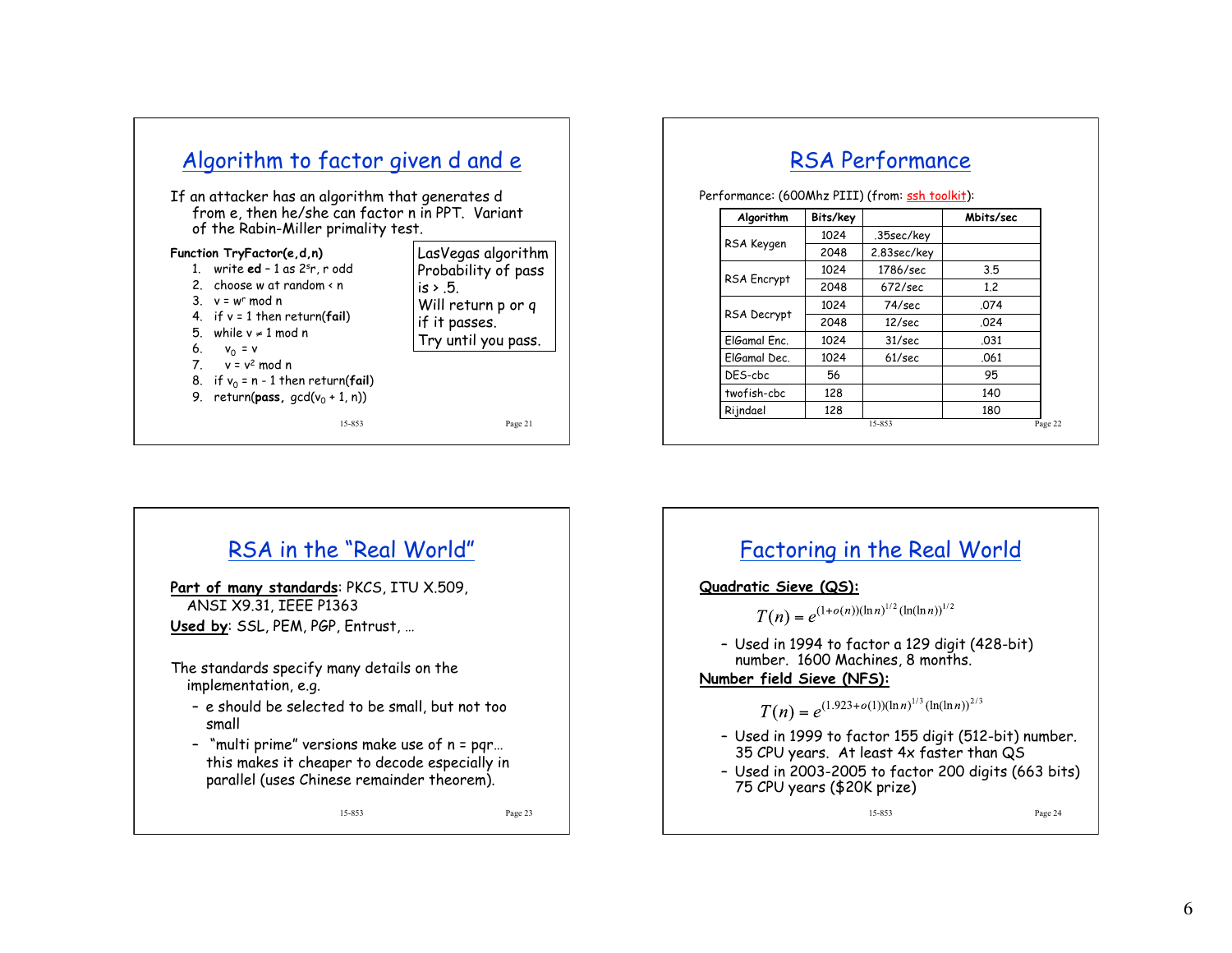





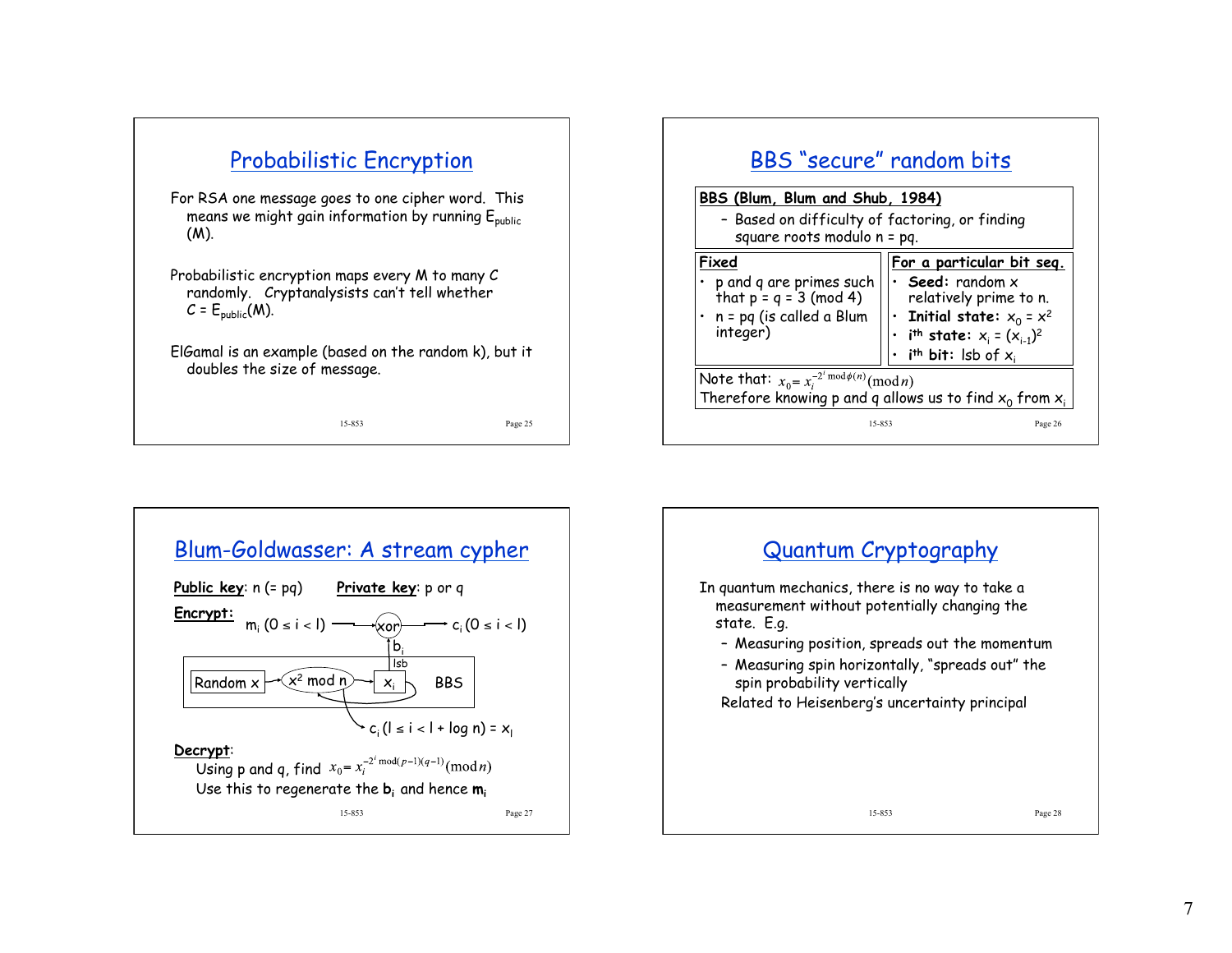